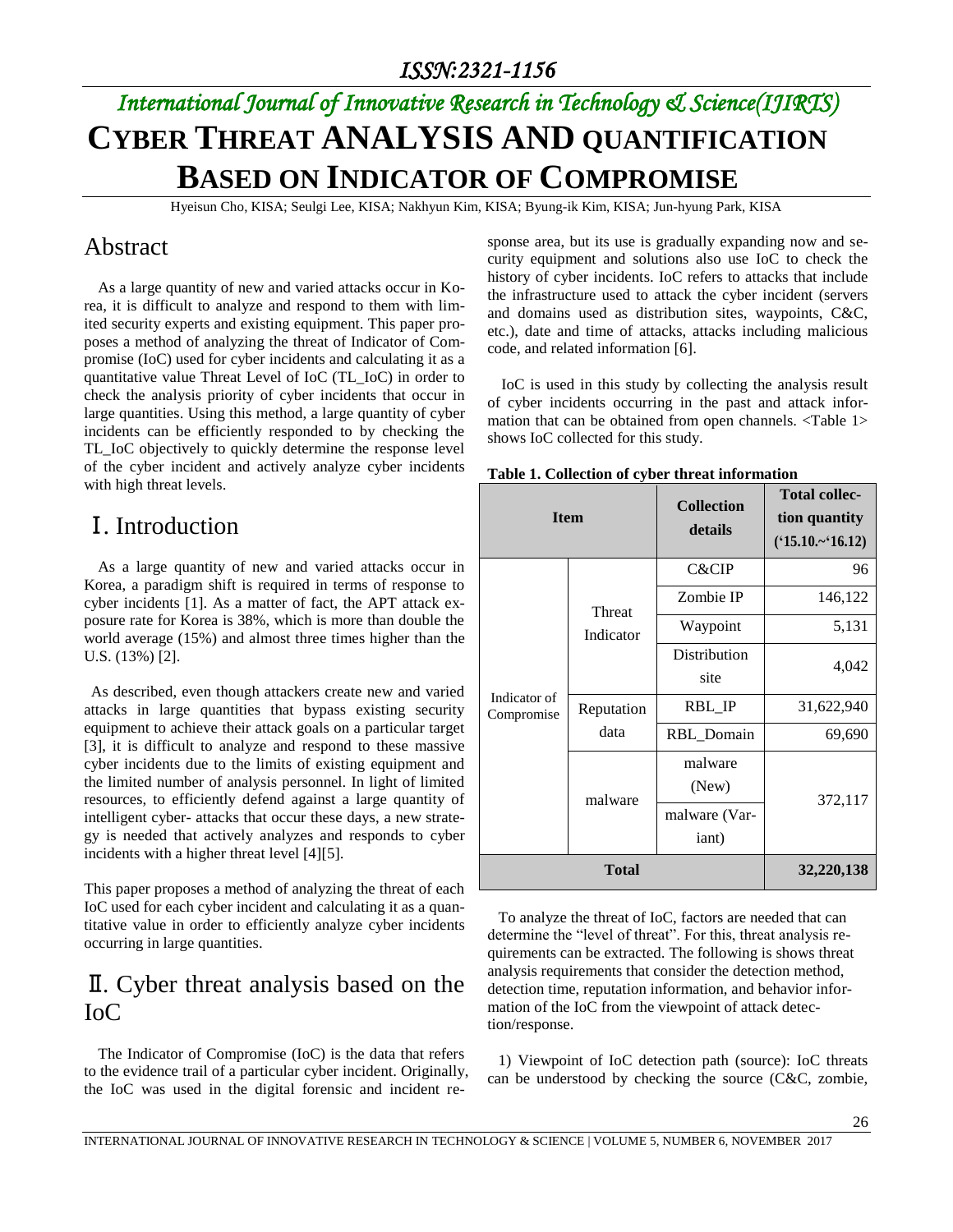# *International Journal of Innovative Research in Technology & Science(IJIRTS)*

waypoint, distribution site, etc.) of the detection system that determines the characteristics of the IoC.

2) Viewpoint of the detection time: As IoC detected recently is more likely to be close to recent or current time, threats can be understood according to the detection time.

3) Viewpoint of blacklist registration: As the threat information registered in the blacklist reflects a good deal of reputation information, the threat of IoC can be understood according to the status of blacklist registration.

4) Viewpoint of the DNS change history: If there are many DNS changes, it can be regarded as a strategy of an attacker to avoid attacker tracking. Therefore, threats can be understood according to the DNS change history.

5) Viewpoint of detected malicious URL: The threat of IoC can be understood by checking the number of malicious URLs associated with the attack information.

6) Viewpoint of variant malicious code: As the scale and spread level of the attack group can be guessed using the number of associated variant malicious codes, the threat of IoC (malicious code) can be understood according to the number of variant malicious codes.

7) Viewpoint of malicious code spread: As the number of malicious codes distributed by the IoC (distribution site) is high, it means that attacks are frequently made, which enables us to understand the threat of the IoC.

8) Viewpoint of using distribution sites/waypoints: If a particular domain is frequently used as a distribution site/waypoint, it can be regarded as an infrastructure frequently exploited by attackers. Therefore, the threat of IoC can be understood by the history of using distribution sites/waypoints.

9) Viewpoint of web alteration history: As we can check web page hacking according to the web alteration status, the threat of IoC can be understood by the web alteration status.

10) Viewpoint of dropped malicious code: As we can understand attack complexity by checking the existence of dropped malicious code, the threat of IoC (malicious code) can be understood.

## Ⅲ. A Proposal of threat analysis and quantification

#### A. Weighted value setting according to the threat level analysis standard

We have analyzed the IoC threat analysis requirements mentioned in Section Ⅱ. The aforementioned requirements enable us to conduct a semantic cyber incident analysis based on IoC analysis, but it takes a long time to understand the meaning by analyzing each cyber incident. Therefore, this section presents a method of analyzing the threat and describing it quantitatively according to the IoC threat analysis requirement.

To figure out IoC threats quantitatively, compose the <IoC threat quantification matrix> (Section B) [7]. Set a "Weighted value" to reflect importance by the IoC threat analysis factor in the threat level before composing the matrix. The "weighted value" is used as a tool to control the impact of each factor on threat analysis using the heuristic technique. <Table 2>

| <b>IoC</b> analysis<br>factor                                   | Weighted<br><b>Threat level correlation</b>                                                                                                                                                                                                  |     |
|-----------------------------------------------------------------|----------------------------------------------------------------------------------------------------------------------------------------------------------------------------------------------------------------------------------------------|-----|
| 1) Viewpoint of<br>detection path<br>(source)                   | Threat level $\infty$ Detection<br>route 1 (C2, distribution site,<br>malicious code)<br>> Detection route 2 (attack<br>utilization, waypoint)<br>> Detection route 3 (RBL)<br>> Detection route 4 (host<br>infected with malicious<br>code) | 10  |
| 2) Viewpoint of<br>the detection<br>time                        | Threat level $\infty$ detected time<br>(recent)                                                                                                                                                                                              | 1   |
| 3) Viewpoint of<br>blacklist registra-<br>tion                  | Threat level $\infty$ Blacklist<br>registration status                                                                                                                                                                                       | 5   |
| 4) Viewpoint of<br>the DNS change<br>history                    | Threat level $\infty$ DNS history<br>(count)                                                                                                                                                                                                 | 5   |
| 5) Viewpoint of<br>the detected<br>malicious URL                | Threat level $\propto$ History us-<br>ing the malicious URL<br>(count)                                                                                                                                                                       | 10  |
| 6) Viewpoint of<br>variant malicious<br>code                    | Threat level $\infty$ Variant ma-<br>licious code (count)                                                                                                                                                                                    | 15  |
| 7) Viewpoint of<br>malicious code<br>spread                     | Threat level $\infty$ Distributed<br>malicious code (count)                                                                                                                                                                                  | 1.5 |
| 8) Viewpoint of<br>using the distri-<br>bution<br>site/waypoint | Threat level $\propto$ History of<br>using the distribution<br>site/waypoint (count)                                                                                                                                                         | 9   |
| 9) Viewpoint of<br>web alteration<br>history                    | Threat level $\propto$ Web altera-<br>tion status                                                                                                                                                                                            | 15  |
| 10) Viewpoint of<br>dropped mali-<br>cious code                 | Threat level $\infty$ Dropped<br>malicious code status                                                                                                                                                                                       | 15  |

|                                | Table 2. Correlation according to the IoC analysis stand- |  |  |
|--------------------------------|-----------------------------------------------------------|--|--|
| ard and weighted value setting |                                                           |  |  |
|                                |                                                           |  |  |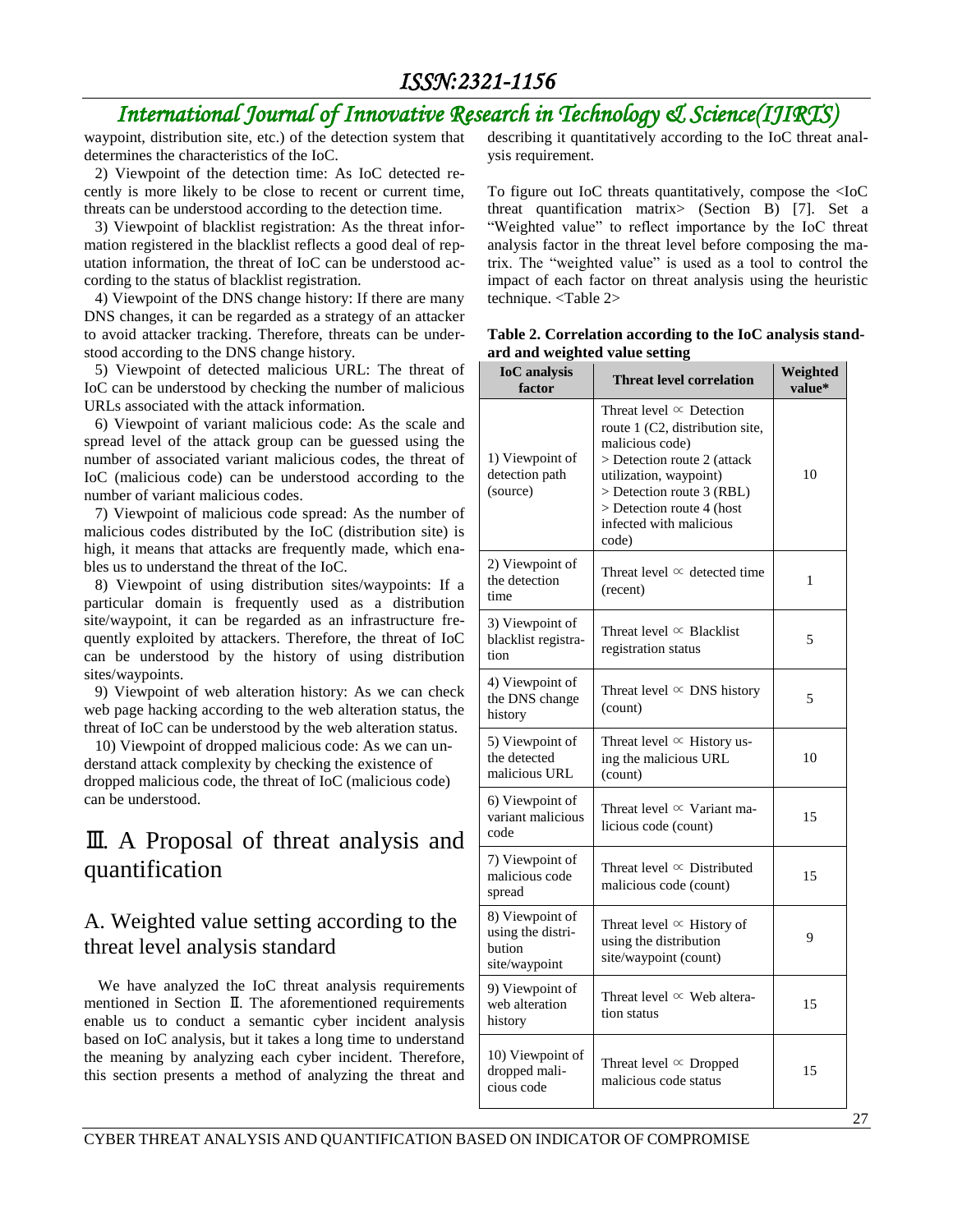# *International Journal of Innovative Research in Technology & Science(IJIRTS)*

# **Total 100**

#### B. Composing the matrix determining the IoC threat level

The <IoC threat level determination matrix> is composed to convert the analysis result of each IoC quantitatively. <Table 3>

The <IoC threat level determination matrix> sets "threat attributes" that can reflect the analysis result by the analysis factor of the IoC, and gives the threat level that quantitatively indicates how serious the threat is. The "threat level" is classified into levels 0~5 according to the characteristics of the threat attributes. The bigger the number, the higher the threat level. 0 indicates "no information" [8][9].

|--|

| <b>IoC</b> analysis<br>factor | <b>Attribute</b>                                                  | <b>Threat</b><br><b>level</b> | <b>Threat</b><br>index* | <b>Maximum</b><br>threat<br>index** |
|-------------------------------|-------------------------------------------------------------------|-------------------------------|-------------------------|-------------------------------------|
|                               | Detection<br>route $1$ (C2,<br>distribution<br>site)              | 5                             | 50                      | 50                                  |
| Detection                     | Detection<br>route 2 (attack<br>utilization,<br>waypoint)         | $\overline{4}$                | 40                      | 50                                  |
| path (source)                 | Detection<br>route 3 (RBL)                                        | 3<br>30                       | 50                      |                                     |
|                               | Detection<br>route 4 (host<br>infected with<br>malicious<br>code) | 1                             | 10                      | 50                                  |
|                               | $\sim$ 1 month                                                    | 5                             | 5                       | 5                                   |
|                               | $1~3$ months                                                      | $\overline{4}$                | $\overline{4}$          | 5                                   |
| Detection<br>time             | $3\neg 6$ months                                                  | 3                             | 3                       | 5                                   |
|                               | $6 - 12$ months                                                   | $\overline{2}$                | $\overline{c}$          | 5                                   |
|                               | 12 months $\sim$                                                  | 1                             | 1                       | 5                                   |
| RBL regis-                    | Existence                                                         | 3                             | 15                      | 15                                  |
| tration status                | Non-existence<br>$\mathbf{0}$                                     | $\overline{0}$                | 15                      |                                     |
|                               | $41-$                                                             | 5                             | 25                      | 25                                  |
| DNS change<br>history         | $31 - 40$                                                         | 4                             | 20                      | 25                                  |
|                               | $21 - 30$                                                         | 3                             | 15                      | 25                                  |
|                               | $11 \sim 20$                                                      | $\overline{c}$                | 10                      | 25                                  |

|                               | $1 - 10$       | $\mathbf{1}$   | 5                | 25 |
|-------------------------------|----------------|----------------|------------------|----|
|                               | $\Omega$       | 0              | $\theta$         | 25 |
|                               | $41-$          | 5              | 50               | 50 |
|                               | $31 - 40$      | $\overline{4}$ | 40               | 50 |
| Detected<br>malicious         | $21 - 30$      | 3              | 30               | 50 |
| URL                           | $11\sim20$     | $\overline{c}$ | 20               | 50 |
|                               | $1\sim10$      | $\mathbf{1}$   | 10               | 50 |
|                               | $\overline{0}$ | $\overline{0}$ | $\overline{0}$   | 50 |
|                               | $41-$          | 5              | 75               | 75 |
|                               | $31 - 40$      | $\overline{4}$ | 60               | 75 |
| Malicious                     | $21 - 30$      | $\overline{3}$ | 45               | 75 |
| code variants                 | $11\sim20$     | $\overline{c}$ | 30               | 75 |
|                               | $1 - 10$       | $\mathbf{1}$   | 15               | 75 |
|                               | $\overline{0}$ | $\overline{0}$ | $\overline{0}$   | 75 |
|                               | $41-$          | 5              | 75               | 75 |
|                               | $31 - 40$      | $\overline{4}$ | 60               | 75 |
| Malicious                     | $21\sim30$     | 3              | 45               | 75 |
| code spread                   | $11\sim20$     | $\overline{c}$ | 30               | 75 |
|                               | $1 \sim 10$    | $\mathbf{1}$   | 15               | 75 |
|                               | $\theta$       | $\mathbf{0}$   | $\boldsymbol{0}$ | 75 |
|                               | $41-$          | 5              | 45               | 45 |
|                               | $31 - 40$      | $\overline{4}$ | 36               | 45 |
| Using the                     | $21 - 30$      | 3              | 27               | 45 |
| distribution<br>site/waypoint | $11\sim20$     | $\overline{c}$ | 18               | 45 |
|                               | $1 - 10$       | 1              | 9                | 45 |
|                               | $\Omega$       | $\overline{0}$ | $\overline{0}$   | 45 |
| Web altera-<br>tion history   | Existence      | 5              | 75               | 75 |
|                               | Non-existence  | $\overline{0}$ | 0                | 75 |
| Dropped<br>malicious          | Existence      | 5              | 75               | 75 |
| code                          | Non-existence  | $\overline{0}$ | $\overline{0}$   | 75 |

 $*$  (Threat index) = (threat level) x (weighted value)

\*\* (Maximum threat index) = (maximum threat level by index) x (weighted value)

## C. Quantification of IoC threats

Quantification by IoC threat analysis can be performed based on the <IoC threat level determination matrix> defined in Section B. The value that analyzes and quantifies the threat of the IoC is expressed as a percentage, which is defined as Threat Level of IoC (TL\_IoC)[10][11].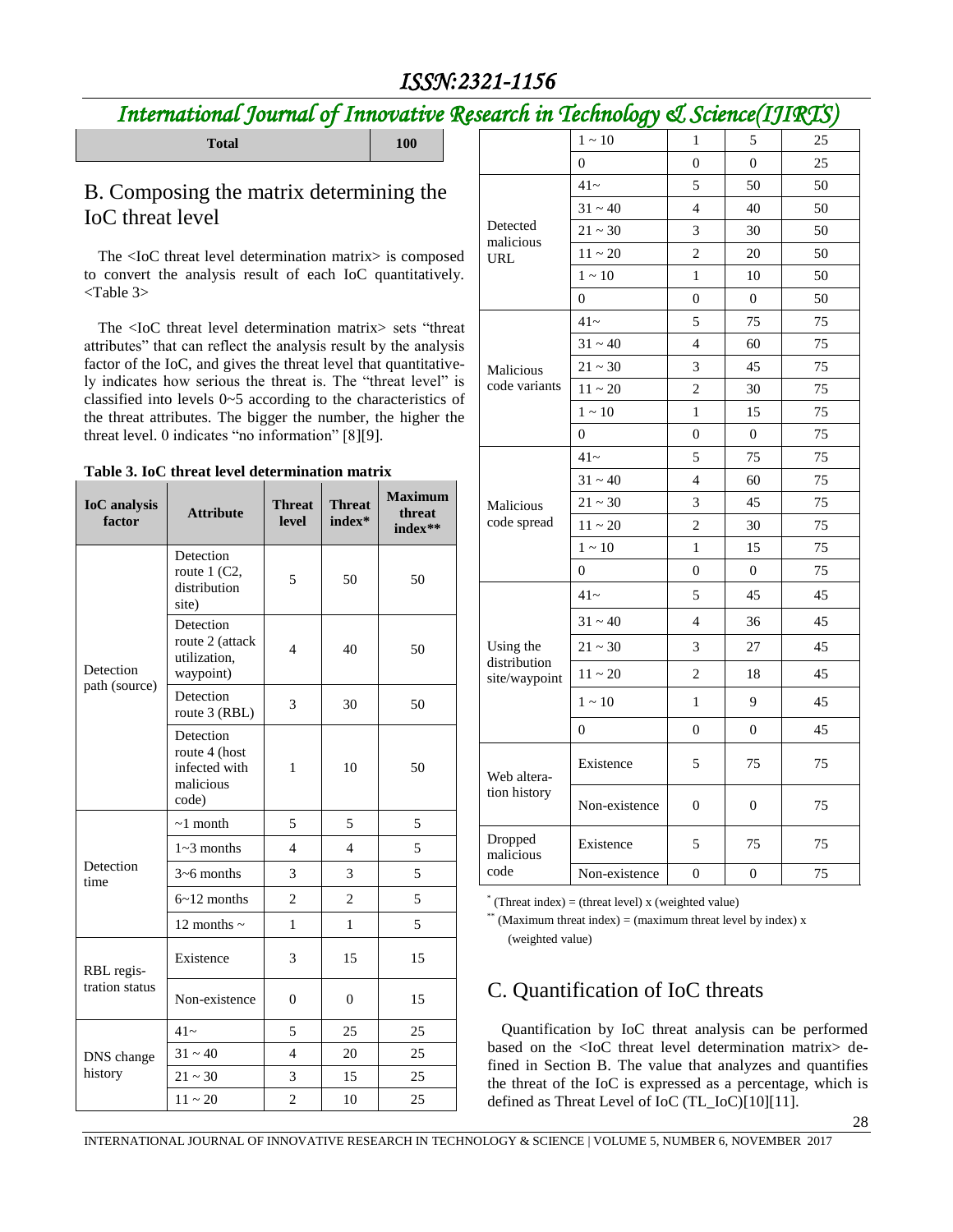# *International Journal of Innovative Research in Technology & Science(IJIRTS)*

If we assume the number of factors used to figure out TL\_IoC is n among 10 factors defined with IoC threat analysis, the TL\_IoC can be calculated using the following expression (1) :

$$
TL\_IoC(x) = \sum_{i=1}^{n} (\mathbf{t}_i \times w_i) / \sum_{i=1}^{m} (\mathbf{m}_i \times w_i) * 100
$$
 (1)

Here, T is a set of threat indices that indicates the threat attribute by IoC threat analysis factor, M is a set of maximum values that T can have, and W is a set of weighted values that correspond to each factor of T. (Figure 1) The flowchart of the IoC threat analysis system quantification system. The IoC threat level is calculated once a month using batch processing and saved in the IoC management database [12].



**Figure 1. The flowchart of the IoC threat analysis system**

## Ⅳ. Result of calculating the IoC threat level

A module was implemented to calculate the IoC threat level which refers to the actual IoC management DB using the expression and logic of calculating the IoC threat level. The module is executed by periodical batch processing as the threat level is changed when collecting information about the detection time and additional factors.

When the IoC threat is analyzed regarding the malicious domain exploited for actual cyber incidents, the threat level could be calculated using five factors. (Figure 2)



**Figure 2. Threat level analysis results regarding the IoC**

The figure above is the result of analysis of the cyber threat level against the domain used in the cyber incident. A graph database was used to effectively store and manage relevant information on indicators. As a result of the cyber threat analysis for the phishing domain named 'online-co \*\*\*\*. Cn', the history of the DNS change history in order to avoid detection has not been changed but the history of utilizing the malicious URL was generally high. However, since the time spent as a phishing domain lasted more than a year, the threat level was 17.23%.

As validation of the proposal system, we tried to compare with result of threat analysis. We confirmed the threat level according to the result of maliciousness check of open source and identified the error rate of this study [13][14]. As a result, average of error rate is 8.23%.<Table4>

**Table 4. Comparison of Open Source Analysis Results**

| <b>Item</b>     |                 | Detection<br>rate | <b>TL_IoC</b><br>(%) | Error<br>rate<br>(%) |
|-----------------|-----------------|-------------------|----------------------|----------------------|
| Proposal system |                 |                   | 17.23                |                      |
| Open            | VirusTotal      | 4/64              | 6.25                 | 10.98                |
| source          | <b>URL</b> void | 1/34              | 11.76                | 5.47                 |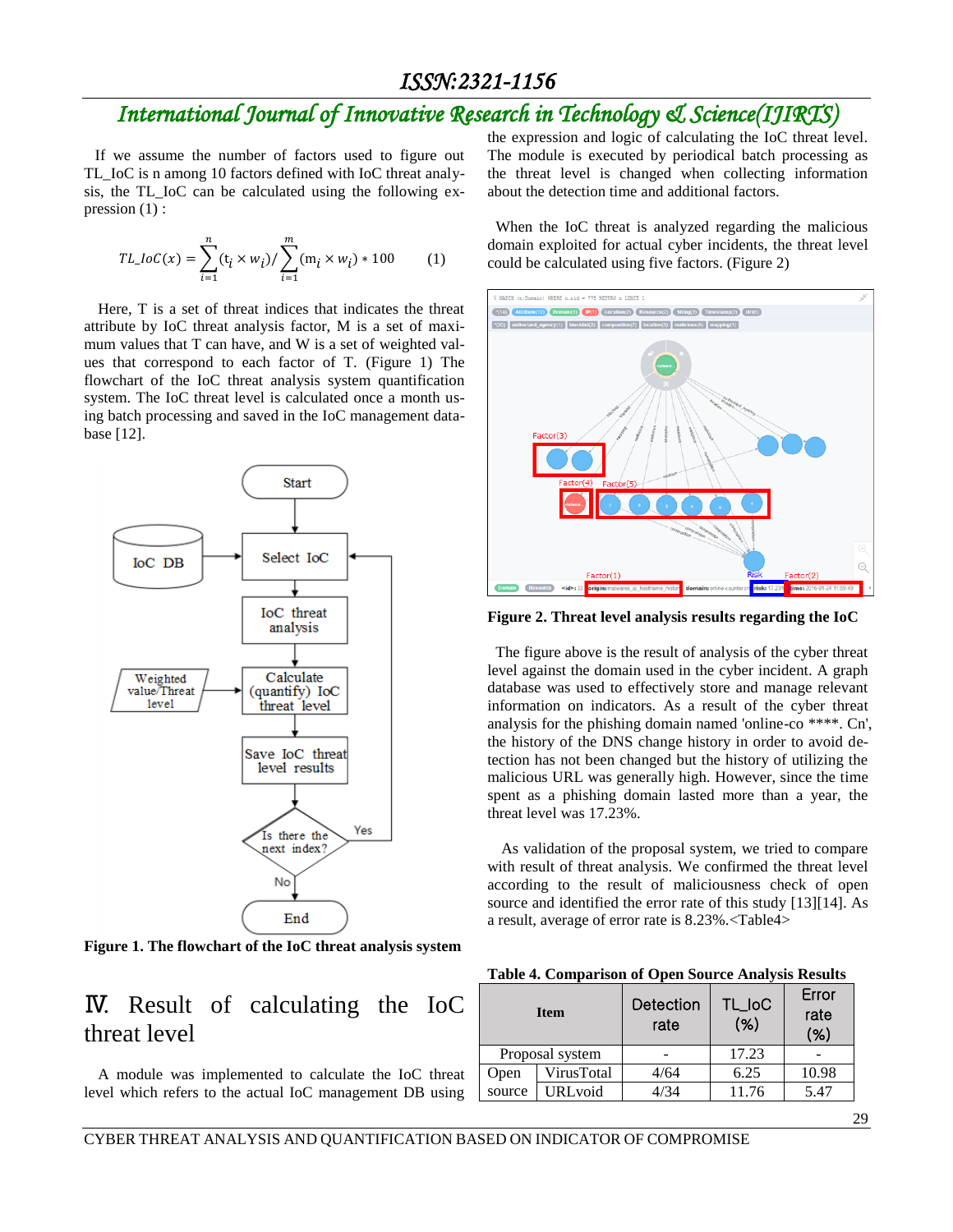# *International Journal of Innovative Research in Technology & Science(IJIRTS)*

**Average of error rate 8.23**

## Ⅴ. Conclusion

This paper presents a method of analyzing threats based on the IoC used for cyber incidents, and changing this result to a quantitative value. By applying the IoC threat level that was found, the response level can be determined by understanding the threat level intuitively when cyber incidents actually occur. Likewise, large-scale intelligent cyberattacks can be responded to efficiently by responding to highly threatening cyber incidents in advance.

However, there is still an issue of securing objectivity in selecting the threat factor to judge the threat level of the indicator. It is a fact that it is difficult to secure objectivity in determining the threat because all the threat evaluation criteria are not 'measurable' because the subjective view of the system operation and analysis subject is likely to be reflected in the process of determining the threat.

However, there is no current standard for evaluating threats and threat levels separately for indicators of compromise that can be resolved objectivity issues. In this sense, this study is a meaningful precedent study for the future researches and works for securing objectivity in that it presents the evaluation criteria of the threat of indicators and presents a measurement method for the threat level.

In future work, we will propose a consistent and measurable threat assessment standard to show the threat level of indicators that are reliable, and to support more effective response to cyber incidents. In addition, in this paper, it is expected that the information used in the attack and the related information are used to analyze the threat level of the cyber indicator, but it can be used variously in the analysis of the cyber incidents as well as the threat level analysis. It is possible to estimate attack group by extracting similar or same characteristics among indicators extracted from different cyber-attacks, and it is also possible to analyze the time series based attack trend through history management of indicators.

## Acknowledgments

This work was supported by Institute for Information  $\&$ communications Technology Promotion(IITP) grant funded by the Korea government(MSIT)(2017-0-00158, Development of Cyber Threat Intelligence(CTI) analysis and information sharing technology for national cyber incident response.)

- [1] "Prospect of 7 cyber attacks in 2017 (report), Korea Internet & Security Agency, 2016.12.
- [2] FireEye, "FireEye announced the domestic cyber attack status and ransomware trends", 2016.04.
- [3] Kaspersky, "What is known about the Lazarus Group: Sony hack, military espionage, attacks on Korean banks and other crimes", 2016.
- [4] "Urgently needed to secure reliability of cyber threat information", The Electronic Times, 2015.11.
- [5] Chanil Park , "Vulnerability Risk Computation method for Attack Graph Generation" the Korean Institute of Communications and Information Sciences (2017): 123-124.
- [6] "Indicator of compromise", <sup>『</sup>Wikipedia』 (2011).
- [7] "Basic matrix to respond to cyber attacks", Ryu Hakyong, Ryu Dongyeong, Korea Internet & Security Agency, 2014.06
- [8] Sallam, Hany. "Cyber Security Risk Assessment Using Multi Fuzzy Inference System." IJEIT 4.8 (2015): 13-19.
- [9] "A study on the malicious code detection method", Kim Taekyeong, Security engineering research papers 9.5 (2012): 387-400.
- [10] CVE, Available: http://www.cve.mitre.org/
- [11] CVSS, Available: https://www.first.org/cvss/
- [12] Hyeisun Cho, "Analysis of Cyber Threat Level Based on Indicator of Compromise", Spring KIPS Conference (2017).
- [13] VirusTotal, Available: https://virustotal.com/
- [14] URLvoid, Available: http://www.urlvoid.com/

## **Biographies**

**HYEISUN CHO** received the B.S. degree in Computer Science from the University of Sejong, Korea, in 2013, the M.S. degree in Information Security from the University of SungKyunKwan, Korea, in 2017, respectively. Currently, She is a Researcher of Security Technology R&D Team 1 at Korea Internet & Security Agency. Her research areas include cyber threat analysis, cyber attack related data correlation and cyber threat reputation analysis. Hyeisun Cho may be reached at hscho@kisa.or.kr

**SEULGI LEE** received the B.S. degree in Computer Science from the University of Chungnam, Korea, in 2013. Currently, He is a Researcher of Security Technology R&D Team 1 at Korea Internet & Security Agency. His research areas include cyber threat analysis, cyber attack related data correlation and machine learning algorithm. Seulgi Lee may be reached at sglee@kisa.or.kr

## References